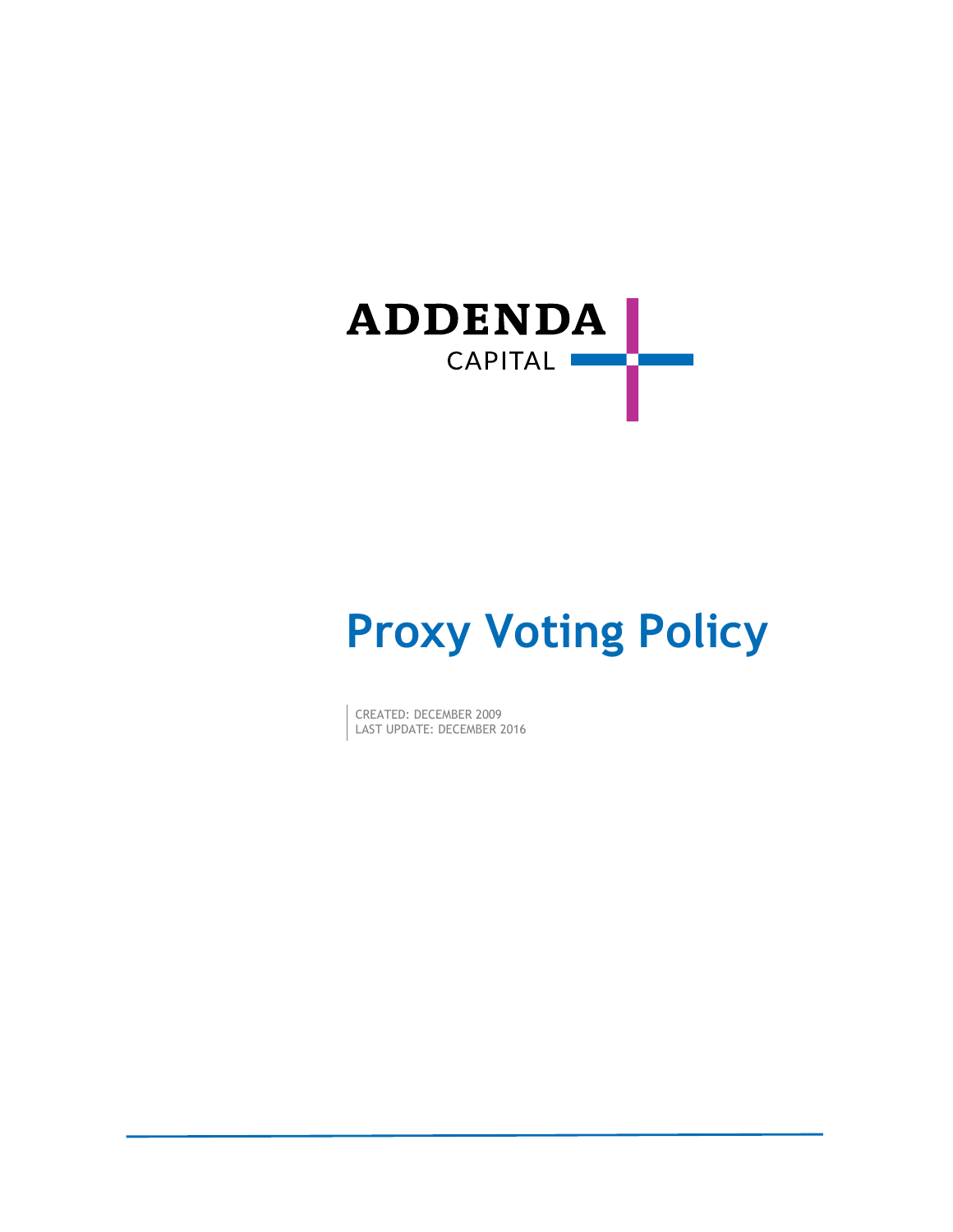# *Table of Contents*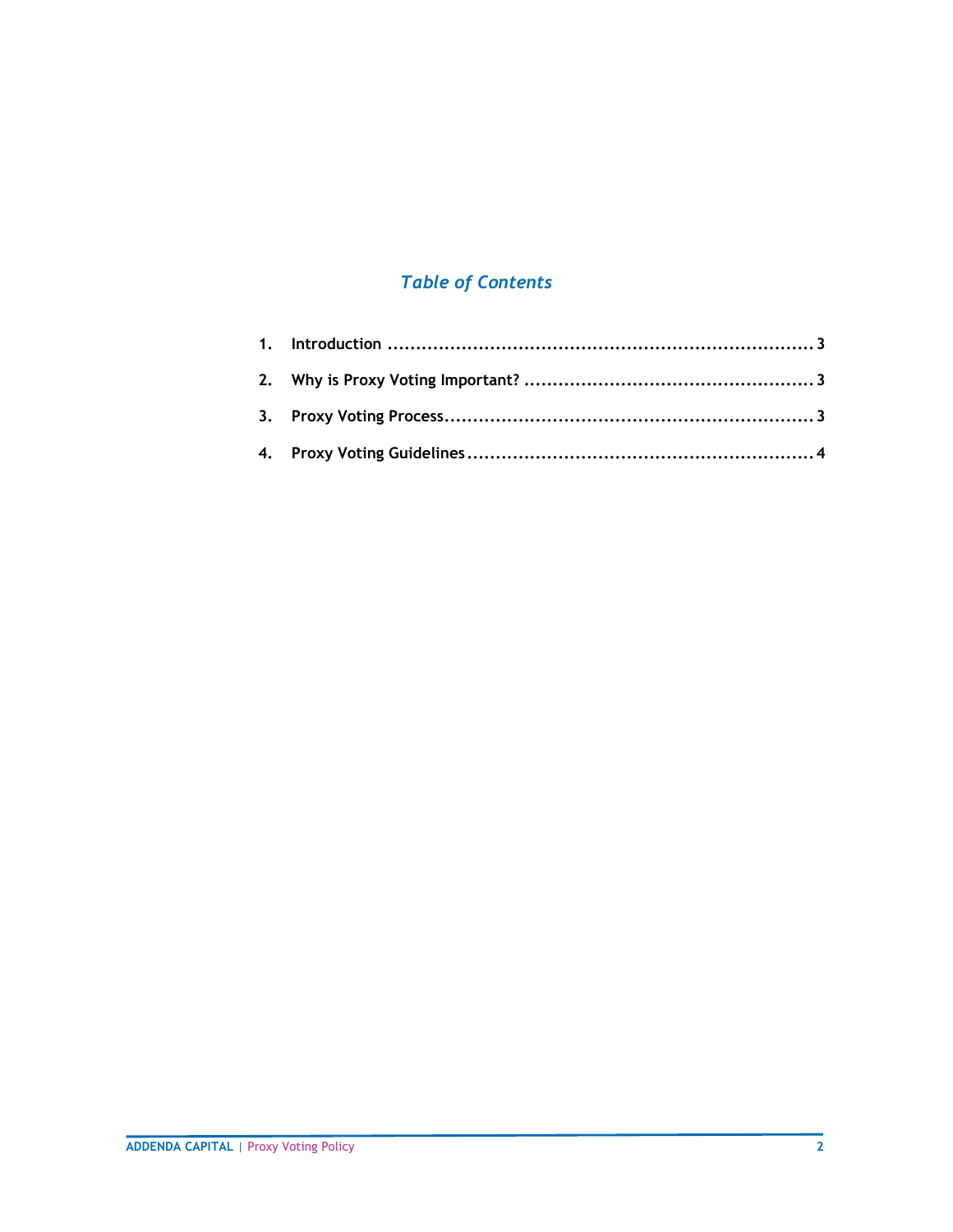# <span id="page-2-0"></span>**1. Introduction**

Shareholders of public companies have a right to vote on proposals brought before them at annual and special meetings. The right to vote is one of the most important rights a shareholder has, and with that right comes the responsibility for Addenda to cast votes in a manner that will support the protection and enhancement of the long-term value of investments for our clients and other stakeholders. Addenda usually votes "by proxy" by instructing someone to vote our clients' shares in accordance with our instructions which are based on the guidelines outlined below. We will, if necessary, attend a meeting to vote in person.

# <span id="page-2-1"></span>**2. Why is Proxy Voting Important?**

Voting at shareholder meetings is one of the most important methods by which Addenda can affect governance, communicate preferences and signal confidence or lack of confidence in a company's management and oversight. Our emphasis on voting is based on the evidence that companies that have good corporate governance are likely to sustainably generate more longterm value for their shareholders and other stakeholders than similar companies with inferior corporate governance.

# <span id="page-2-2"></span>**3. Proxy Voting Process**

Our proxy voting process is focused on promoting the long-term performance and sustainable success of companies for shareholders and other stakeholders. We consider each ballot item, with the help of Glass, Lewis,  $\&$  CO., and determine how to vote in a manner consistent with the guidelines outlined below. Portfolio managers have full authority for votes relating to securities in the portfolios they manage.



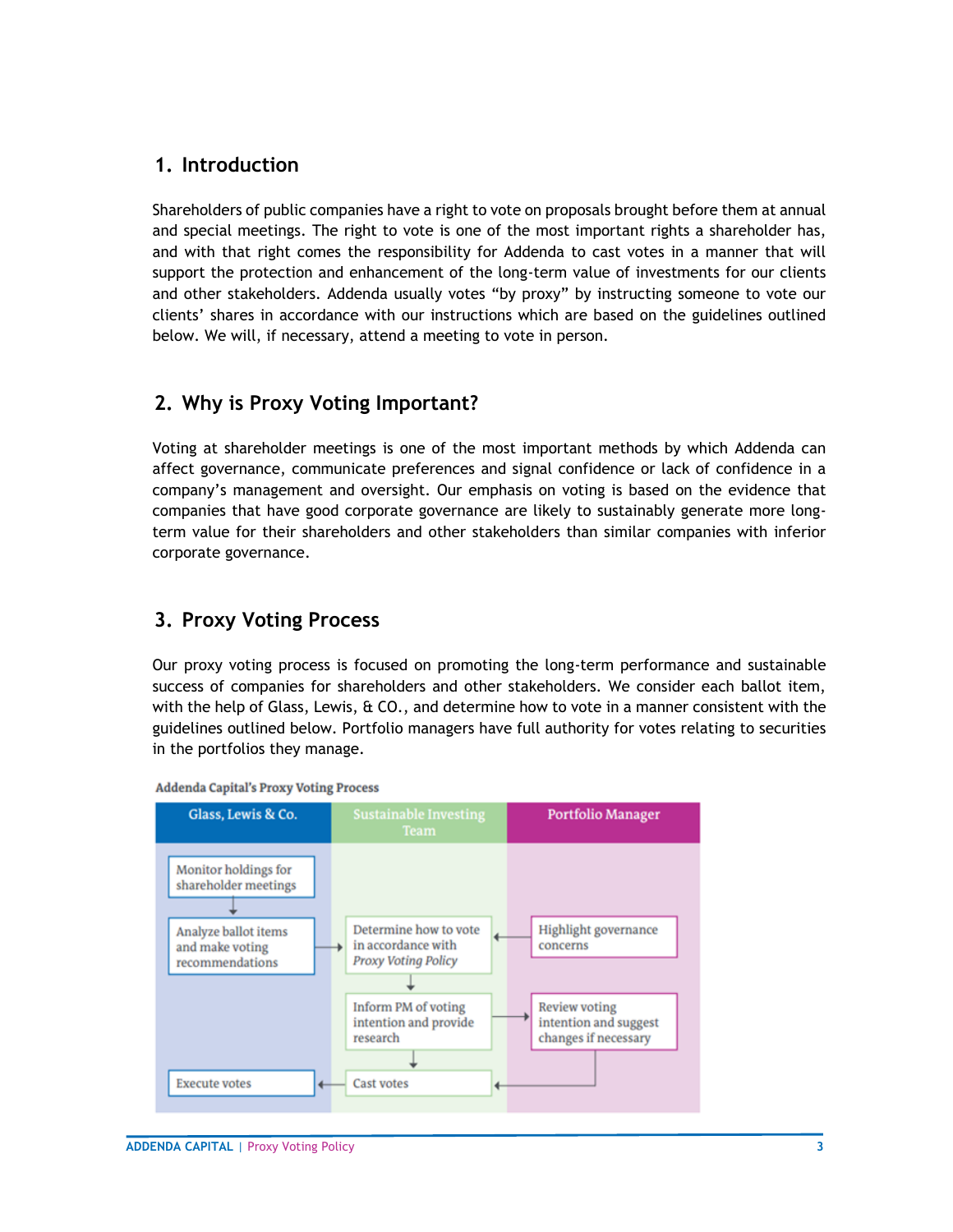# <span id="page-3-0"></span>**4. Proxy Voting Guidelines**

The voting guidelines set out below are general in nature. Each ballot item will be considered individually and assessed on its merits. There could be particular aspects of any given ballot item that could cause us to vote differently than the guideline. In each case, our vote will be intending to enhance the best long-term interests of our clients with consideration of the interests of other stakeholders. The guidelines establish how we intend to vote on some commonly raised or contentious issues. They do not cover all situations.

Where a client with a segregated account has provided specific proxy voting guidelines, Addenda will vote in accordance with those guidelines. Otherwise, we will vote in accordance with the guidelines set out below.

Some of Addenda's segregated accounts and pooled funds may, subject to their respective investment policy, participate in securities lending which results in the inability to vote shares that are out on loan on the record date. We may seek to recall securities in order to vote at meetings that are likely to include contentious issues if the long-term value of exercising voting rights is expected to exceed the incremental returns of securities lending. Recalling securities is not expected to occur often.

### **ISSUE VOTING GUIDELINE**

#### **Boards of Directors**

A majority of directors should be unrelated to the company. Addenda will vote for directors on a case-by-case basis, taking into consideration these guidelines and the long-term performance of the company and the directors.

| 1. | Independence                        | Support election of independent board of directors (at least<br>2/3) and 100% independent nominating/governance,<br>compensation, and audit committees.   |
|----|-------------------------------------|-----------------------------------------------------------------------------------------------------------------------------------------------------------|
| 2. | Election of directors               | Support election of directors individually rather than as a<br>slate.                                                                                     |
|    |                                     | Support majority voting standard for the election of<br>directors.                                                                                        |
| 3. | Staggered board terms               | Oppose staggered boards but apply voting guidelines for the<br>election of directors who are standing for staggered terms.                                |
| 4. | Term or age limits for<br>directors | Oppose proposals requiring term or age limits.                                                                                                            |
| 5. | Independent chair                   | Support election of independent directors to the role of<br>Chair.<br>Support proposals for the separation of Chair and Chief<br>Executive Officer roles. |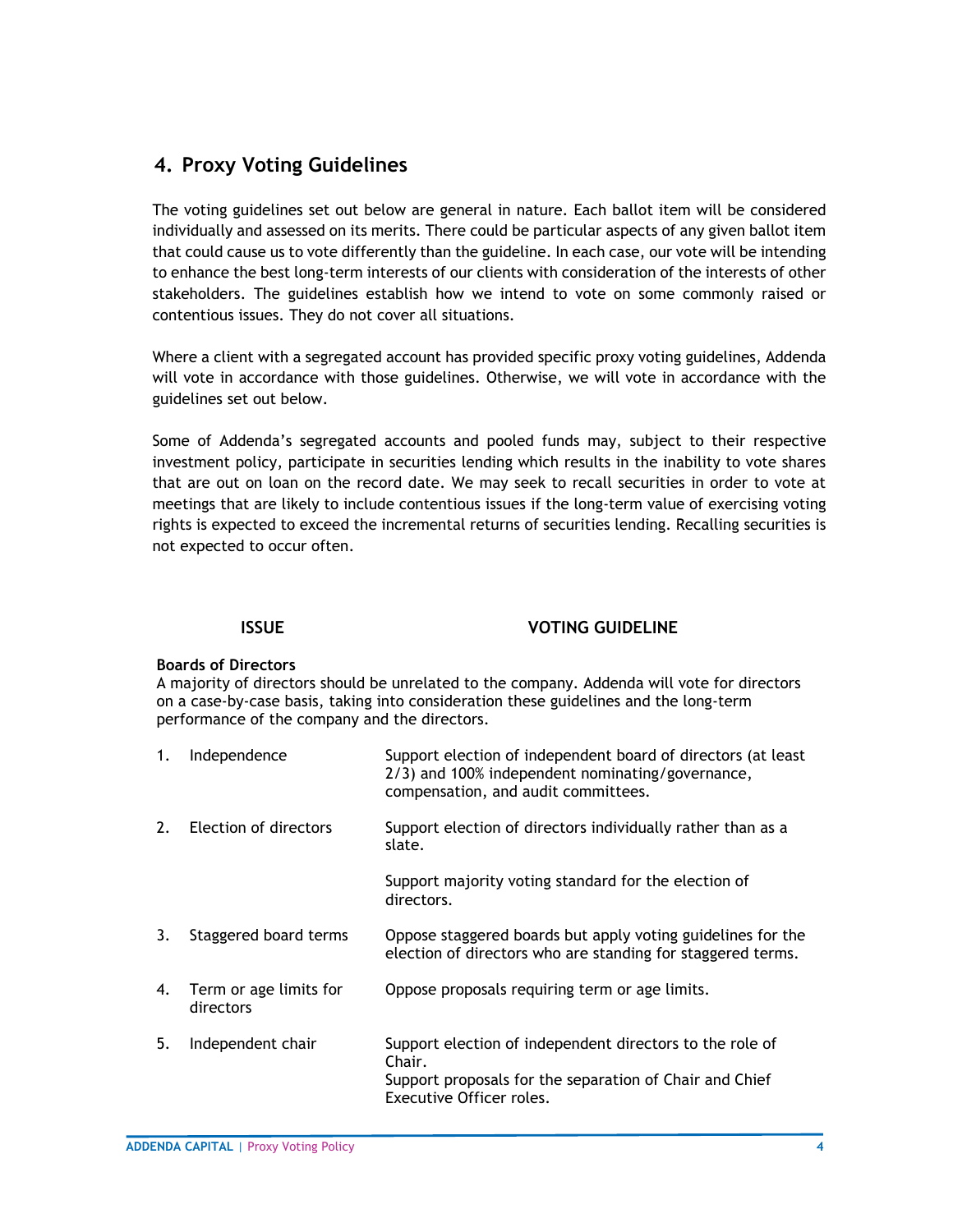| 6. | Board committee<br>accountability           | Support committee chairs reporting personally to<br>shareholders.                                                                                                                                                                                                                                                                                                                                                                  |
|----|---------------------------------------------|------------------------------------------------------------------------------------------------------------------------------------------------------------------------------------------------------------------------------------------------------------------------------------------------------------------------------------------------------------------------------------------------------------------------------------|
| 7. | Directors' insurance and<br>indemnification | Support adequate insurance and indemnification subject to<br>actions being taken in good faith.                                                                                                                                                                                                                                                                                                                                    |
| 8. | Size of board                               | Support board size of 7 to 15 members for optimum<br>effectiveness.                                                                                                                                                                                                                                                                                                                                                                |
| 9. | Director attendance at<br>meetings          | Support disclosure of attendance record for each director at<br>board and committee meetings.                                                                                                                                                                                                                                                                                                                                      |
|    |                                             | Oppose election of directors who attend less than 75% of<br>their board and committee meetings without a reasonable<br>explanation.                                                                                                                                                                                                                                                                                                |
|    | 10. Independent auditors                    | Oppose auditor ratification if non audit fees exceed 25% of<br>total fees paid to the audit firm.                                                                                                                                                                                                                                                                                                                                  |
|    | 11. Effective boards                        | Oppose election of directors who appear to have too many<br>commitments to fulfill their duties as directors. For example,<br>a director without a full-time job that sits on more than 4<br>public company boards or a director with a full-time job<br>(including senior executives) that sits on more than 2 public<br>company boards would be viewed as having too many<br>commitments in the absence of a contrary indicator. |
|    |                                             | Support proposals to institute and develop director education<br>programs and performance evaluations for boards of<br>directors.                                                                                                                                                                                                                                                                                                  |
|    | 12. Diversity on boards                     | Support director recruitment processes and director<br>nominations that enhance board effectiveness by inducing<br>adequately diverse boards. Aspects of diversity to be<br>considered include gender, professional experience,                                                                                                                                                                                                    |

#### **Executive and director compensation**

Executive and director compensation should be tied with performance in a manner that aligns with the long-term interests of the company. Addenda will vote on compensation on a caseby-case basis, taking into consideration these guidelines and the relationship between pay and company performance.

education and ethnicity.

| 13. Executive compensation<br>design | Support performance related compensation that is linked to<br>specific objective measures of the company's operational and<br>financial performance and are disclosed and in the best |
|--------------------------------------|---------------------------------------------------------------------------------------------------------------------------------------------------------------------------------------|
|                                      | interests of the company.                                                                                                                                                             |

Support linking executive compensation to reasonable measures of performance on social and environmental issues that are likely to enhance long-term corporate financial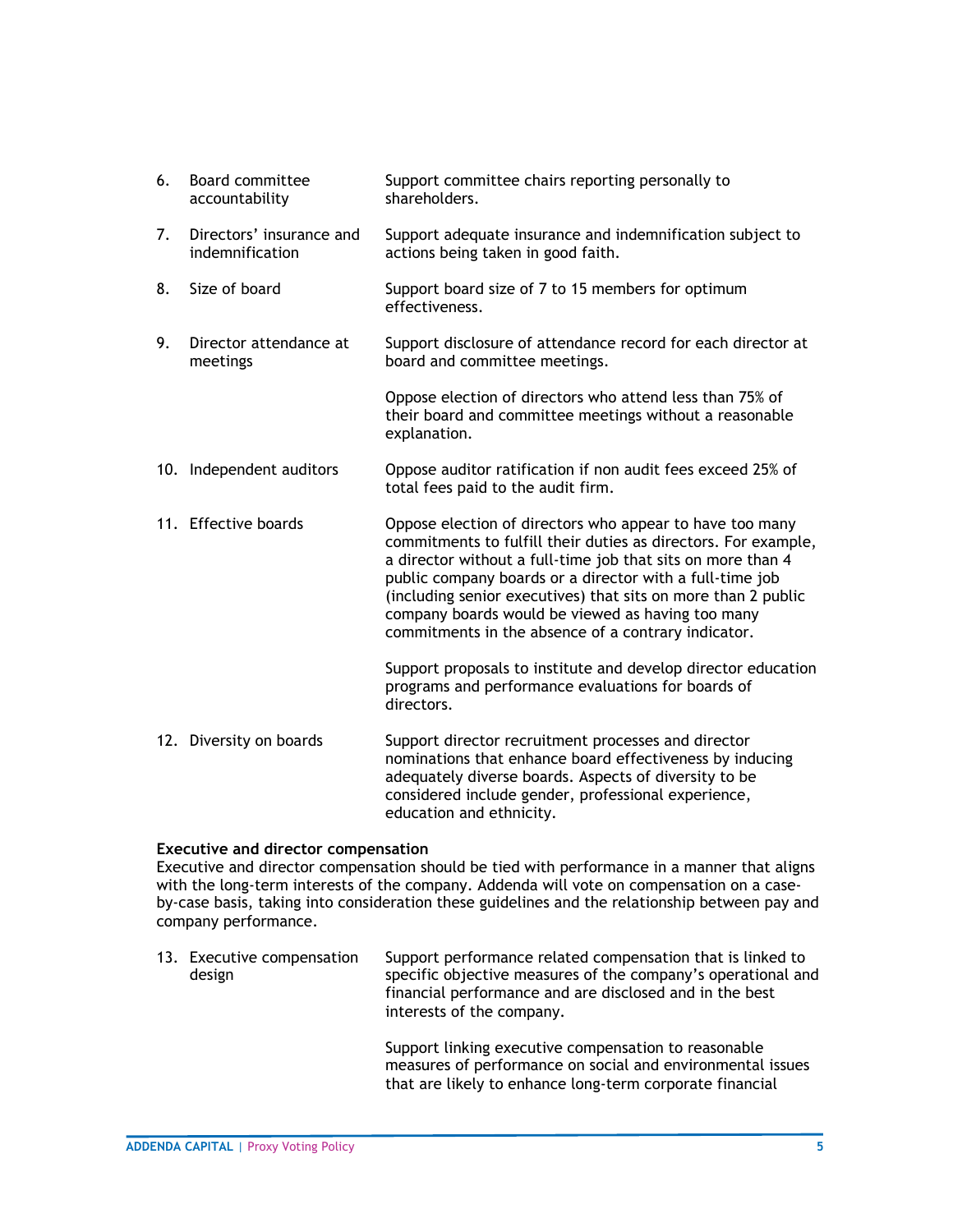performance in addition to traditional measures of financial performance.

Oppose executive compensation that contains any of the following major issues:

- overuse of absolute metrics because they may reflect economic or industry factors beyond the control of executives;

- the use of a single performance metric for incentive programs;

- short-term and long-term incentive plans that are based on similar metrics;

- performance targets that are not sufficiently challenging or are lowered without justification;

- target long-term incentive awards that are not based significantly on performance measures;

- no limits on incentive payments;

- performance measures for long-term incentive awards that are measured over less than three consecutive years.

Oppose executive compensation that contains a combination of any two of the following:

- fees paid to a firm for work other than advice related to compensation exceeds 75% of total fees paid to that firm;

- lack of a clawback provision;

- lack of an anti-hedging policy;

- executives granted supplemental discretionary awards outside the normal incentive plan;

- allowing tax gross-up payments;

- lack of requirement that a portion of executives' annual cash bonus be deferred into shares.

Oppose the election of members of a compensation committee that failed to initiate changes to executive compensation design when we did not support the prior advisory vote on executive compensation and it did not win majority approval.

14. Equity-based compensation Support compensation through shares and deferred shares that aligns shareholder interests with executive and director interests.

Oppose:

- repricing stock options or reissuing underwater options;

- total potential dilution above 10% from equity compensation plans;

- annual grants of more than 2% of outstanding shares;

- stock options for non-executive directors.
- 15. Loans to management and directors Oppose preferential loans or loans secured by or granted for company shares.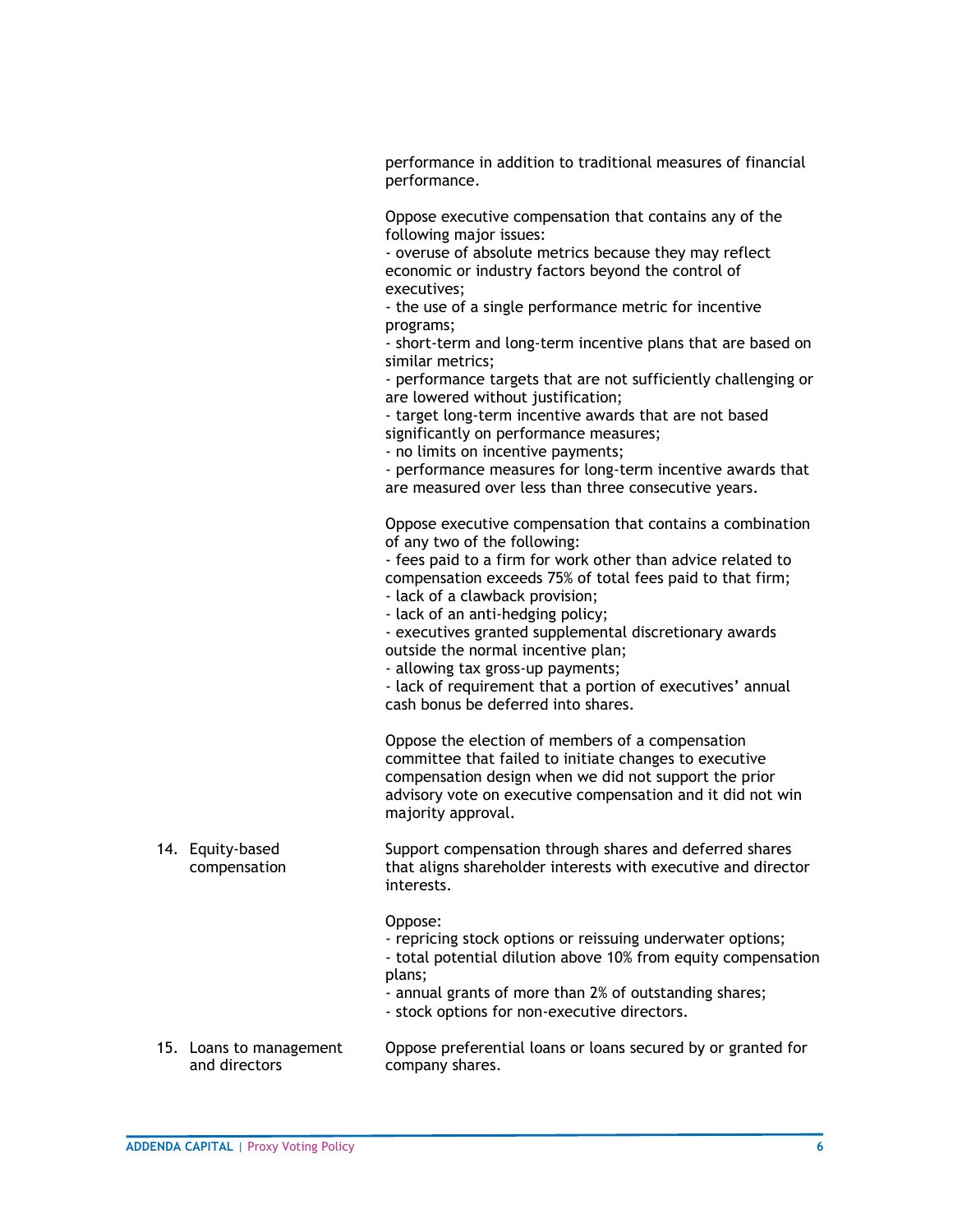| 16. Severance benefits | Oppose excessive severance benefits.                                  |
|------------------------|-----------------------------------------------------------------------|
|                        | Oppose "single trigger" severance benefits.                           |
| 17. Share ownership    | Support share ownership requirements for directors and<br>executives. |

#### **Shareholder Rights**

Wherever possible, Addenda will vote for proposals that defend rights of shareholders and against proposals that may hinder them.

|     | 18. Disclosure of shareholder<br>vote results | Support disclosure of results of all shareholder votes within a<br>reasonable time.                                                                                                                                                                 |
|-----|-----------------------------------------------|-----------------------------------------------------------------------------------------------------------------------------------------------------------------------------------------------------------------------------------------------------|
|     | 19. Super-majority voting                     | Oppose super majority voting requirement which can have<br>the impact of making it impossible to achieve sufficient votes<br>under usual shareholder meeting conditions.                                                                            |
|     | 20. Dual-class shares                         | Oppose dual-class share structures.                                                                                                                                                                                                                 |
|     | 21. Linked proposals                          | Oppose proposals that link more than one issue together if at<br>least one of the issues would be opposed according to these<br>guidelines except if the overall effect of the proposals would<br>benefit the long-term performance of the company. |
|     | 22. Confidential shareholder<br>voting        | Support.                                                                                                                                                                                                                                            |
|     | 23. Other business proxies                    | Oppose approval of unspecified "other business," requests for<br>open-ended proxies to management for other business.                                                                                                                               |
|     | 24. Acting by written<br>consent              | Support taking action by written consent in place of a<br>meeting as it is a means shareholders can use to raise<br>important matters outside the normal annual meeting cycle.                                                                      |
| 25. | Right to call a special<br>meeting            | Support this proposal when the aggregate required ownership<br>to call a meeting is more than 10%.                                                                                                                                                  |
|     | 26. Proxy access                              | Support binding proposals with reasonable ownership<br>thresholds and caps on the number of shareholder nominated<br>seats at 25%.                                                                                                                  |

#### **Takeover Protection**

Takeover protection can take various forms including poison pills, increasing authorized shares, blank cheque preferred shares, crown jewel defence and greenmail. Addenda will review transactions on a case-by-case basis.

| 27. Takeover protection | Oppose those that entrench management.                                    |
|-------------------------|---------------------------------------------------------------------------|
|                         | Support those that are in the best interests of minority<br>shareholders. |